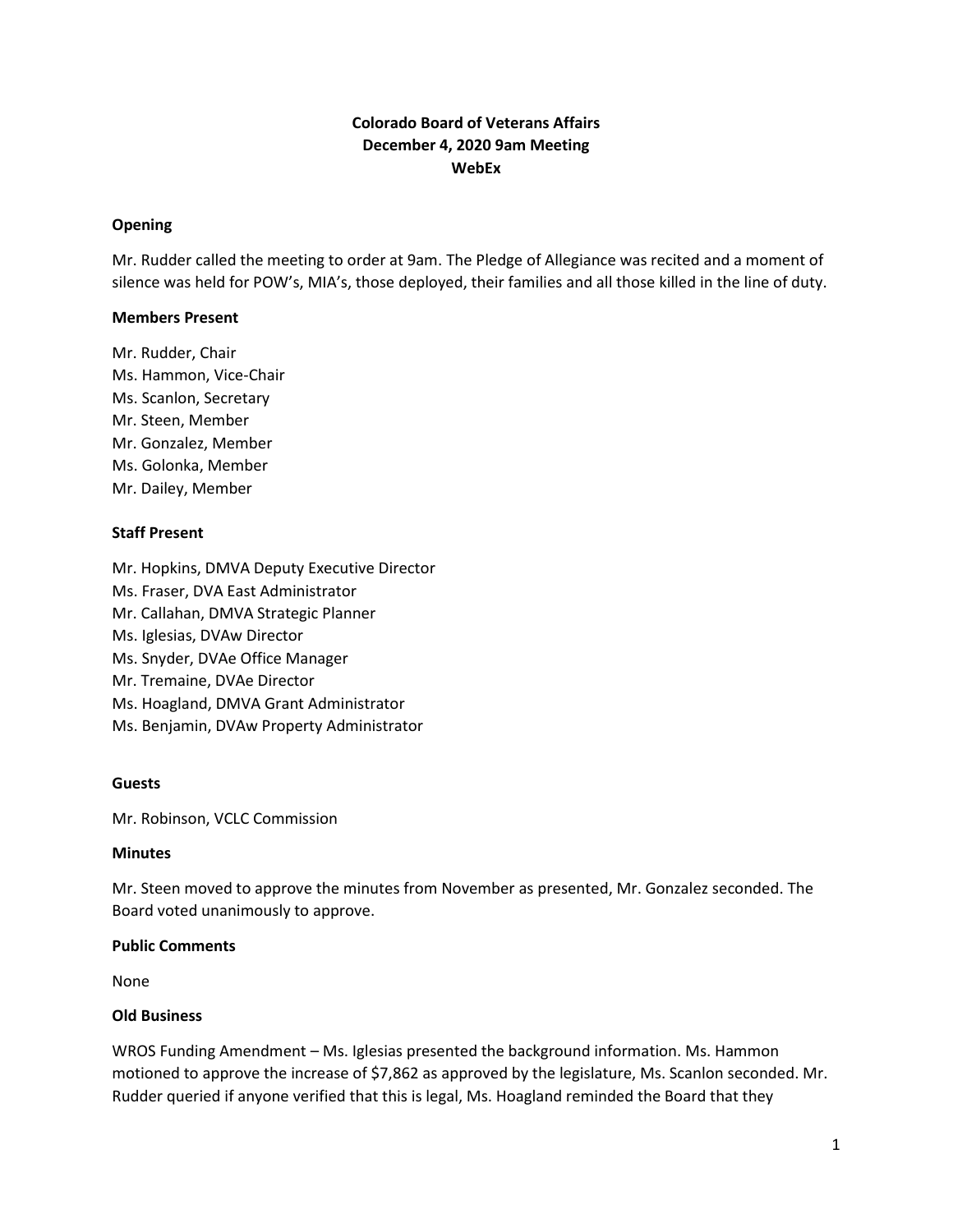previously approved this expenditure, this is just an accounting adjustment to match the amount requested and approved by the JBC. Therefore, this is an acceptable expenditure but it needs to be appropriately adjusted. The Board voted unanimously to approve the adjustment.

#### **New Business**

Coronavirus – Ms. Hammon requested that everyone exercise caution and take preventative measures to prevent the spread of the coronavirus. One of the issues Colorado is having is a lack of staffing. Ms. Hammon stated that one thing people don't understand is that we will all continue to wear masks well into the summer. Ms. Scanlon stated hospitalizations are down a little bit in the last two days but we have not yet seen the effect of decisions over Thanksgiving, then what effects will we have to deal with people's decisions over Christmas and New Year's. High-risk people should no longer go to the grocery store or any other public place. We will only get 40,000 vaccines in the first shipment to our state. Nursing homes are in Tier 1A. Ms. Hammon queried who is paying for the vaccines and Ms. Scanlon did not know.

Mr. Hopkins left the meeting.

# **Board Reports**

# **VCLC**

Mr. Robinson stated staffing is at a critical level. Only Homelake is not having an outbreak. Walsenburg has had four veterans die and twenty-three staff test positive in the last two weeks. Rifle has twentyfour residents that have tested positive, twenty-three staff have tested positive and two residents have died. The VCLCs started this year with twenty-seven million dollars in their cash account, last year the legislature had allocated 2.7 million dollars, and they took that back and had the VCLCs pay for them out of the cash fund. The budget proposal states that 5 million dollars will be transferred to the general fund and once again use the cash fund for the pay raises. Therefore in one year the cash fund will go from 27 million to 6 million dollars. This is dangerously low as this fund is what allows them to operate. All of the homes are currently understaffed and under capacity but they don't have the staff to admit anyone new. The VCLC commission will be making an appeal to the JBC on an emotional level that the veterans, a vulnerable population, are being asked to take on too much of the current financial burden. Ms. Hammon asked to be updated if the Board needs to support the request to not have their funds swept. Board members and staff made inquiries.

The monument that was destroyed earlier in 2020 has yet to be repaired and discussions continue as to when it may be fixed.

# **Legislative Update**

Special session is currently in session, there will be no impact on DMVA. A staffer is meeting with the JBC today and the JBC hearing for the department is scheduled for next week. Ms. Scanlon inquired if any Board members are needed to attend the meeting. Mr. Callahan stated he would check with Mr. Dorman and find out if the Board members should attend in person or virtually.

#### **Veterans Memorial Cemetery**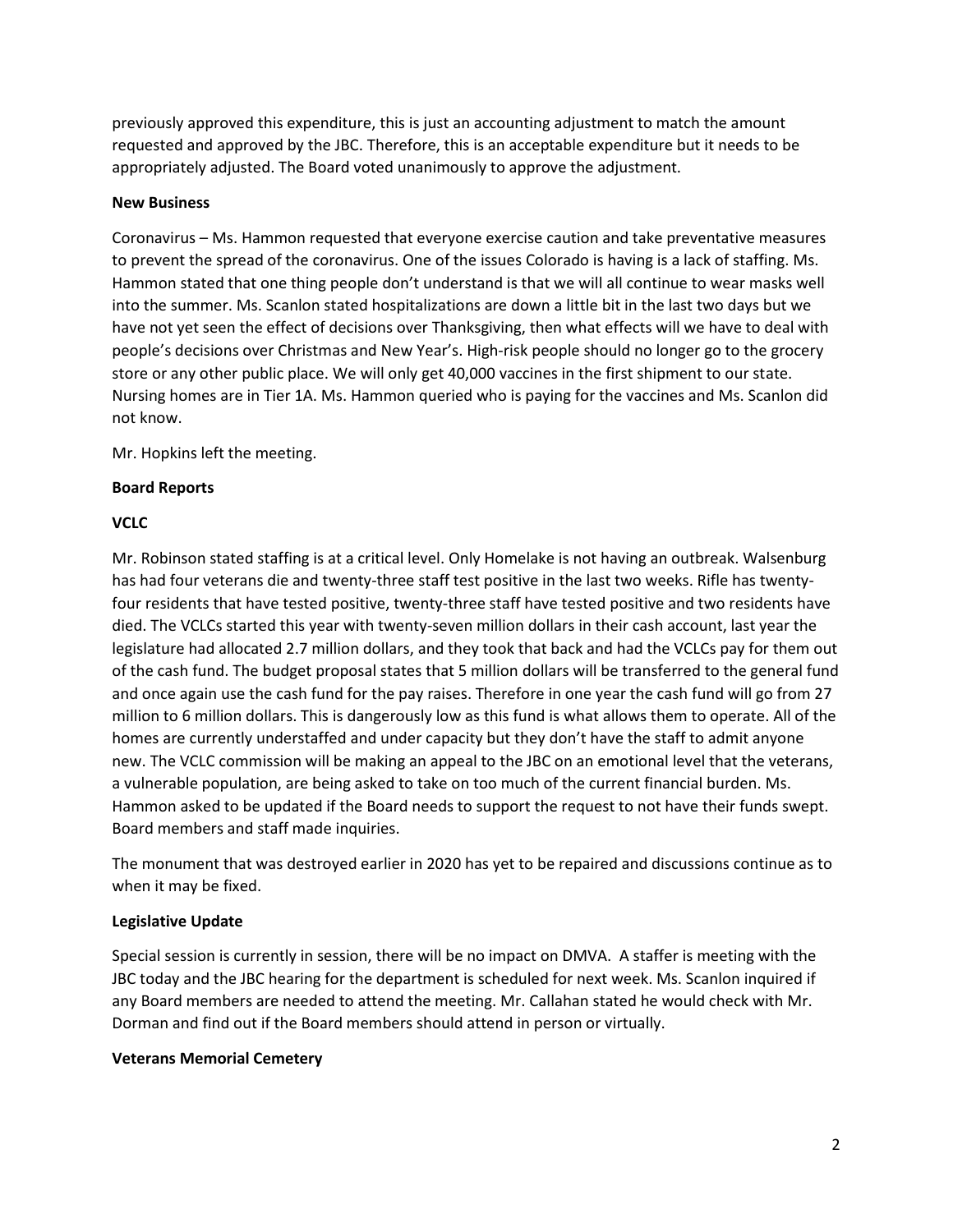The VMC received a 5 star rating which allows them to continue to have committal services. They will maintain Ft. Logan's standards which allows only five family members to attend plus required staff and the clergy. At this time the honor guard is not allowed because they are all high-risk. Wreaths Across America is still underway and will be conducted on Dec. 18<sup>th</sup> and 19<sup>th</sup>. Ms. Ingalls is moving forward with procuring what the Board approved funds for two weeks ago. There had been a vacancy on the grounds crew however that has now been filled by a retired Navy Veteran who will begin on Dec.  $21<sup>st</sup>$  and formerly worked at Ft. Logan National Cemetery.

# **WROS**

The WROS received a 5 star rating which is also allowing them to stay open. The DEERS Operator and State VSO are currently appointment only however they are allowing veterans to walk in. The HUDVASH program is officially on board and started paying rent on November 16<sup>th</sup>. They will move people in on December  $17<sup>th</sup>$ . The WROS received a donation yesterday for \$1,000 from NOAH. Mr. Oney is continuing to provide weekly check-in and training meetings to all western CVSOs. Ms. Iglesias did conduct on-site visits to several counties and helped to identify and acquire headstones for five veterans whose graves had previously been unmarked. She virtually attended a two day winter conference for county commissioners. The midyear training for the western CVSO's is tentatively scheduled for March 9th and 10<sup>th</sup>. Mr. Tremaine queried as to how the 5 star rating works. Ms. Iglesias stated it was something Mesa County came up with earlier in the pandemic to determine if businesses could be allowed to stay open. To achieve and maintain this rating they are having to follow strict protocols to reduce the risk of the spread with the coronavirus. This allows them to go back on the Covid dial for the county, so while the county is in the red, the WROS is at the orange level.

# **DVA East**

Mr. Tremaine stated that there haven't been many changes in the last two weeks. A state veteran service officer who was in training did resign for personal reasons and the others have seamlessly taken on his responsibilities. All is going well with their regions. There are over fifty DV plates issued. Mr. Tremaine is hopeful that the VAMC in Aurora will receive some of the earlier vaccines.

# **Grants**

Ms. Hoagland stated the application would be on the website next week in addition to the Webinar training schedule. The slowdown that Ms. Hoagland had anticipated has not yet occurred so things are busy with the Grants program. Ms. Scanlon wanted to thank Ms. Hoagland for all her hard work and anticipates that all veterans programs will be quite busy in the new year. Ms. Hoagland stated in the month that the moratorium on evictions was not in place there was a tremendous increase in the requests for rent, utilities and food. Mr. Dailey stated that the reimbursements are coming in a very timely manner this year and thanked Ms. Hoagland for her efforts. Ms. Hoagland stated that this is thanks to having hired an additional person in the accounting department who is helping to process the payments so this labor is not just falling on one person.

# **Board Member Comments**

Ms. Golonka thanked Ms. Scanlon for the information about the vaccine and informed the Board that the National Guard is still working on getting their regular flu shots; they just did their second virtual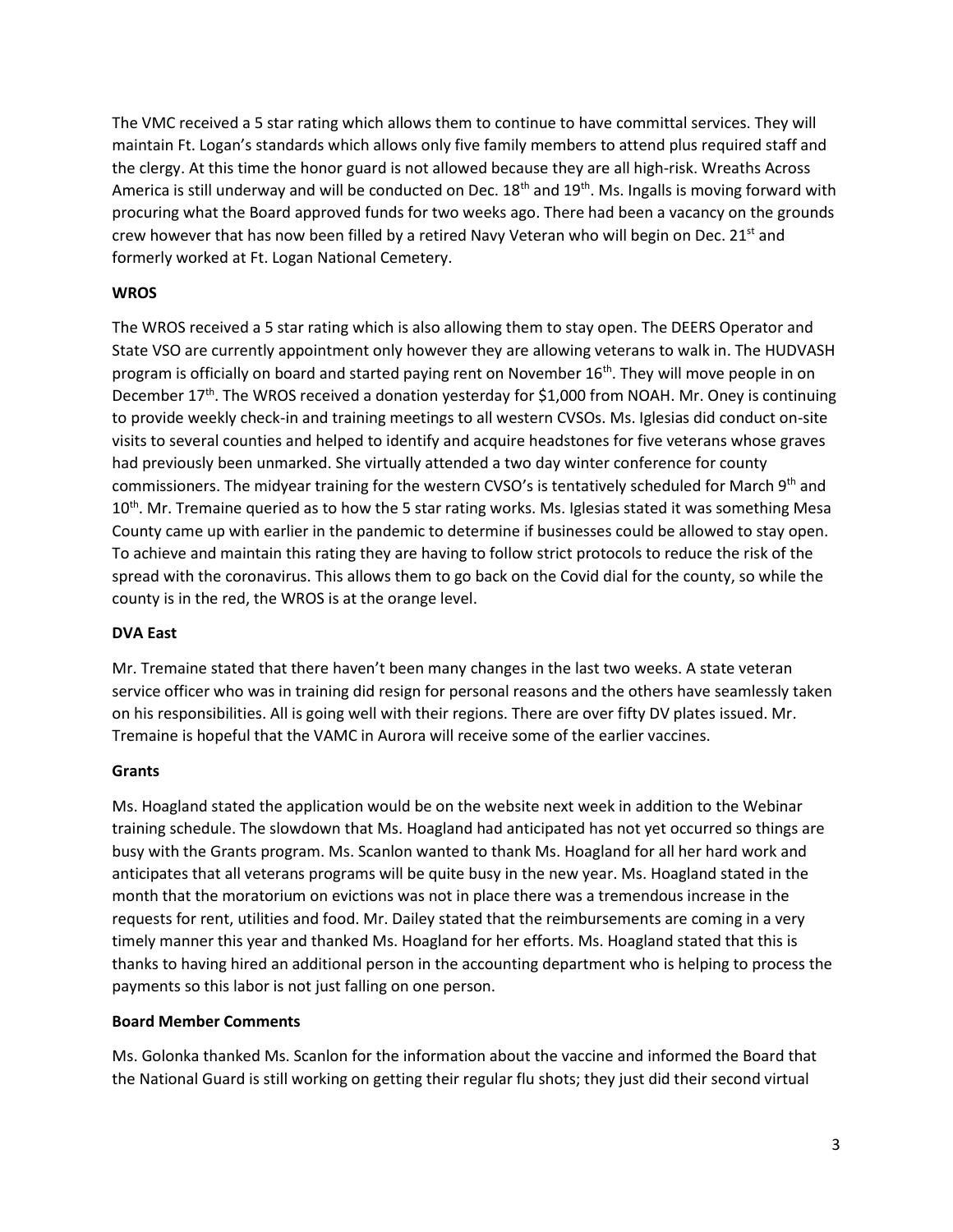monthly drill training. Ms. Scanlon queried if Title 32 got extended for the National Guard. Ms. Golonka does not know.

Ms. Scanlon stated she did sign up for the VA vaccine testing program. The Colorado Women Marine Association has continued to assist veterans in need throughout the pandemic. They are unable to bring the marines and sailors on Buckley AFB breakfast as planned due to Covid, but they will be delivering them gift bags. Ms. Scanlon is continuing to work with the VAMC on their mammogram program and praised the progress made while still asking all present to pay attention if a female veteran ever has a complaint about the process.

Ms. Hammon has been serving on Senator Bennett's panels to select who he will support as candidates to the military academies. The UVC is conducting a silent auction this year for their fundraiser and she will have Ms. Fraser disperse this link to all members of the Board. Her bicycling group is doing a fundraiser for victims of sexual trauma. Fifty-nine percent of female veterans state that navigating this issue is a problem and informed the Board that women are the fastest growing population of homeless veterans in the country. Ms. Hammon reiterated her request to Mr. Tremaine for a Women Veterans Coordinator. Mr. Tremaine expressed his hope that the 2018 statistics are in fact improving and Ms. Hammon stated that it's getting worse. Ms. Scanlon seconded Ms. Hammon's recommendation that there is an immediate need for a Women Veterans Coordinator for the State of Colorado and a need to act now, not wait until the stats are even worse. Ms. Hammon stated should would like to have another grantee sent to her for a non-monitoring site visit, Ms. Scanlon concurred. Ms. Hoagland stated she would do this in January 2021.

Mr. Dailey stated in the last week he has gotten solicitations for a group similar to the DAV for assistance. He stated that all of the groups: American Legion, Purple Heart, etc. all seem to be dying out. Mr. Dailey stressed these groups, for most of the last century, have been at the heart of their communities and he requests once it is safe, that the Board intentionally work on liaising with them much more. Mr. Dailey stated that it has been a herculean effort to sift through who is getting assistance from the fire aftermath and who will not. Mr. Dailey thanked Ms. Hammon's husband for a lifetime of service to others and his country.

Mr. Gonzalez had Covid for the last two weeks and was in quarantine. He did however attend a virtual meeting with the cadets from the Air Force Academy with the discussion focusing on ethics. The commissioners in El Paso did pass their annual Minute 1:06 on Pearl Harbor. **Outreach: 1**

Mr. Steen stated that there are four bills in consideration at the state level that while not veteran specific may impact them. HB 1001 addresses broadband access for Pre-K – 12 education. Mr. Steen is keeping track of whether money going to the schools for broadband can also be used for veterans. Senate Bill 20-002 may be able to provide assistance to veterans needing help with housing. This has already been signed into law by the Governor. Senate Bill 20-003 may be able to provide utility assistance for veterans if signed into law. A Food Pantry assistance grant is covered in HB 20-1003 which is headed to the Governor to sign. Tomorrow Mr. Steen will be on Congressman Lamborn nomination panel. Mr. Steen also now qualifies for TriCare for life. Mr. Rudder thanked Mr. Steen for following the bills under consideration at the legislature. Ms. Scanlon queried regarding HB 1001, she thought it was only for children. Mr. Steen responded in the affirmative but stated that when broadband comes to a community, there is a spill-off. **Outreach: 3**